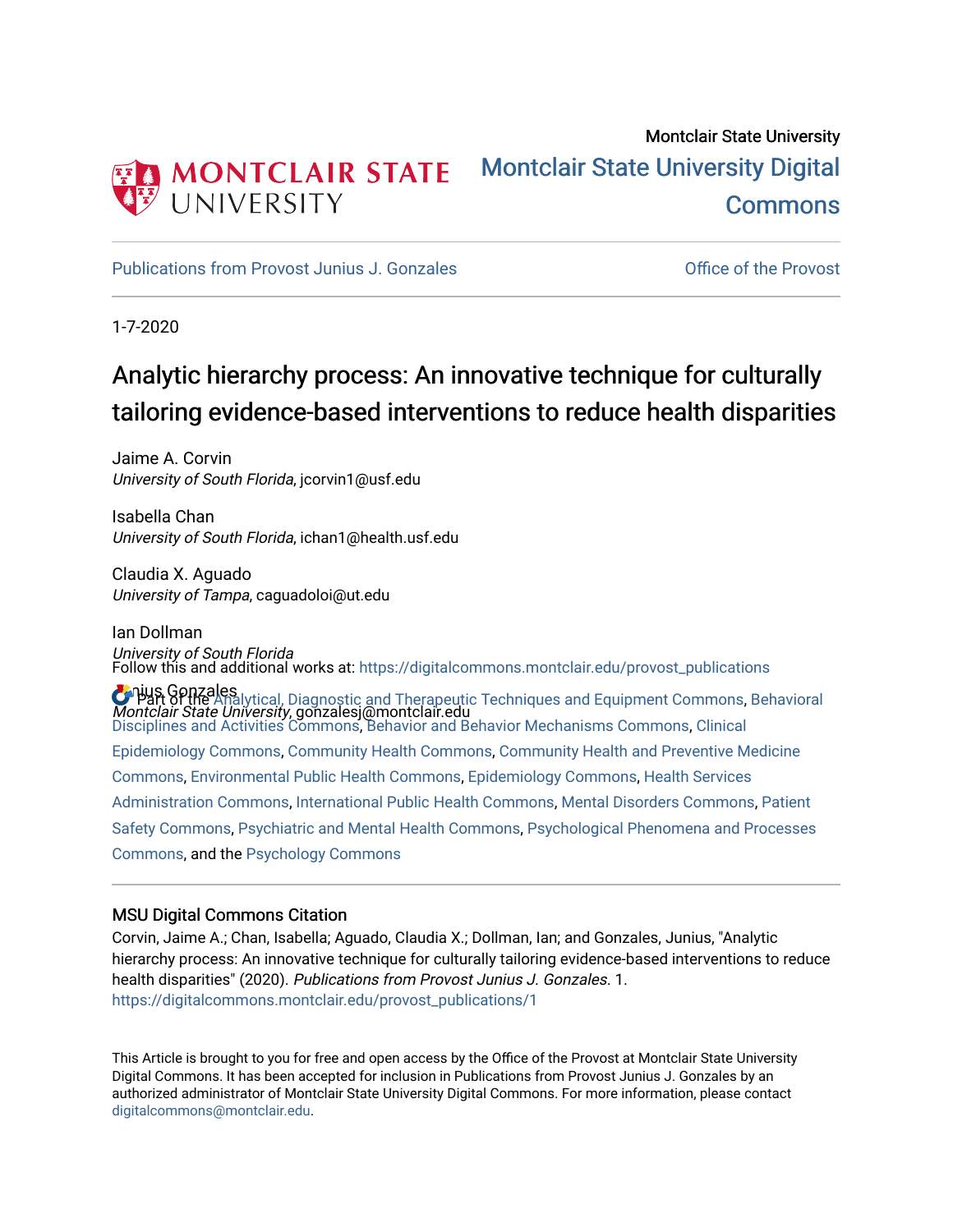#### **SPECIAL ISSUE PAPER**



**WILEY** 

# **Analytic hierarchy process: An innovative technique for culturally tailoring evidence-based interventions to reduce health disparities**

**Jaime A. Corvin PhD, MSPH, CPH, Associate Professor<sup>1</sup> | Isabella Chan MA, MPH, Research Associate1** | **Claudia X. Aguado Loi PhD, MPH, CHES, Assistant Professor<sup>2</sup>** | **Ian Dollman MPH, Research Assistant<sup>1</sup> | Junius Gonzales MD, MBA, Provost and Vice President for Academic Affairs<sup>3</sup>**

1 Department of Global Health, College of Public Health, University of South Florida, Tampa, FL, USA

2 Department of Health Sciences and Human Performance, University of Tampa, Tampa, FL, USA

3 New York Institute of Technology, New York, NY, USA

#### **Correspondence**

Jaime A. Corvin, Department of Global Health, College of Public Health, University of South Florida, Tampa, FL 33612, USA. Email: [jcorvin1@usf.edu](mailto:jcorvin1@usf.edu)

#### **Funding information**

Financial support for this study was provided entirely by a grant from the Center for Disease Control and Prevention [5R18MN000004-02; Gonzales/Corvin (PI) 9/30/08-12/31/2012]. The title of the grant was Chronic Illness and Minor Depression: Community and CDSMP. The funding agreement ensured the authors' independence in designing the study, interpreting the data, writing and publishing the report.

## **Abstract**

Latinos in the United States represent a disproportionate burden of illness and disease and face barriers to accessing health care and related resources. Culturally tailored, evidence-based interventions hold promise in addressing many of these challenges. Yet, ensuring patient voice is vital in the successful development and implementation of such interventions. Thus, this paper examines the application of analytic hierarchy process (AHP) to inform the augmentation and implementation of an evidencebased chronic disease self-management programme for underserved Latinos living with both minor depression and chronic illness. The process of AHP allows for direct input from the individuals that would utilize such a programme, including afflicted individuals, their family members and the health educators/promotores that would be responsible for implementation. Specifically, 45 participants, including 15 individuals with chronic disease, 15 family members/caregivers and 15 promotores, partook in the Stakeholder Values Questionnaire, which elicited preferences and values regarding major goals, processes and content for the intervention. AHP was employed to analyse pairwise comparison ratings and to determine differences and similarities across stakeholder groups. This analytical technique allowed for the adaptation of the EBI to stakeholders' specific priorities and preferences and facilitated complex decision-making. Findings not only shed light on similarities and differences between stakeholder groups, but also the magnitude of these priorities and preferences and allowed the intervention to be driven by the participants, themselves. Applying AHP was a unique opportunity to optimize the decision-making process to inform cultural adaptation of an EBI while considering multiple viewpoints systematically.

#### **KEYWORDS**

chronic disease, depression, disparity, Latino, patient driven

This is an open access article under the terms of the [Creative Commons Attribution](http://creativecommons.org/licenses/by/4.0/) License, which permits use, distribution and reproduction in any medium, provided the original work is properly cited.

© 2020 The Authors. *Health Expectations* published by John Wiley & Sons Ltd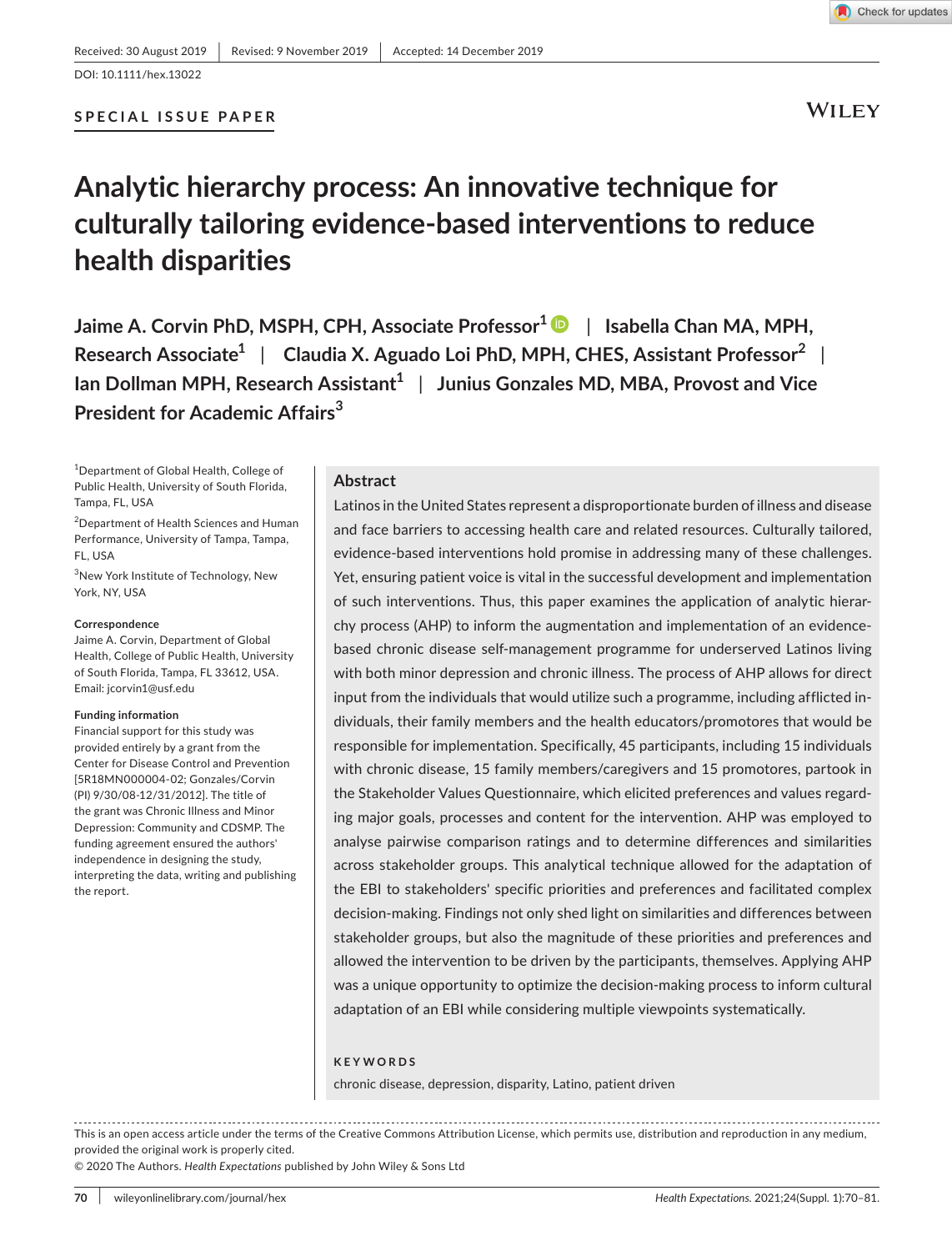## **1** | **INTRODUCTION**

The 2012 National Healthcare Disparities Report asserts that, despite efforts to enhance access to care, access has not improved among most racial and ethnic groups. $^1$  In fact, racial and ethnic minorities fare worse in terms of access to health care and associated outcomes as compared to their white counterparts. $^2$  Among Latinos, the largest minority population in the United States, contributing factors to poor health outcomes include lack of access to and utilization of preventive care, lack of health insurance and linguistic and cultural barriers.  $3,4$  Further, Latinos continue to face a disproportionate burden of illness and disease. In fact, diabetes rates among Latinos are nearly double that of non-Hispanic whites.<sup>4</sup>

Culturally tailored, evidence-based interventions (EBI) hold much promise in overcoming these challenges.<sup>5</sup> EBIs such as Tomando Control de su Salud, a chronic disease self-management programme developed by Stanford University, have been touted for their ability to enhance chronic disease self-management practices, including improvements in health behaviours, health status, enhanced self-efficacy and fewer emergency room visits.<sup>6</sup> Such programmes have been disseminated globally to diverse populations and have shown positive results.<sup>7</sup> Chronic disease self-management programmes (CDSMP) have several features that make them worthy of adaptation, particularly the format used to provide health education, the utilization of peer group members and lay leaders, and the use of multidimensional techniques to address nutrition, physical activity, problem-solving, sleep, fatigue and patient empowerment through the enhancement of self-efficacy and positive behaviour change.<sup>8,9</sup>

Yet, questions remain over how to ensure that EBIs are culturally tailored to local needs. The complex interplay between chronic illness and the host of factors that impact access to and utilization of health services by underserved Latinos requires EBIs to be responsive to local situation reality faced by Latinos. The adaptation of such interventions is costly and time-consuming and requires considerable resources. One approach to guiding adaptation includes seeking input from the drivers or potential end-users of the programme, an approach often employed in consumer marketing, new product development and assessing business risk levels.10 Analytic hierarchy processing (AHP), a technique developed by Thomas Saaty, $11,12$  is one such approach, allowing the human drivers and key end-users to guide primary decision-making. AHP has been shown to be effective in guiding multi-attribute decision-making, and the process allows decision-makers to model complex problems using a hierarchical structure. AHP is used to prioritize criterion, in this case programme objectives and content. The resulting prioritization ranks items within the model ratio scale where priorities or weights are derived for each objective or subobjective, allowing the researcher to select the objectives that will have the most impact and helping to guide 'best fit' decision-making.

#### **1.1** | **Value of analytic hierarchy process**

AHP is a 'science of scaling based on math, philosophy and psychology' in which a complex decision is broken down into factors that are arranged by the researcher in an ordered structure to allow weights to be assigned to each factor.<sup>11</sup> Rather than focusing on a single criterion, AHP takes into account all of the applicable criteria concurrently, encompassing a more systematic and transparent approach.<sup>13</sup> The decision-makers (in our case those for which the programme was being tailored) were asked pairwise comparison questions, deciding the importance of one criterion relative to another.<sup>13</sup>

Traditionally, AHP has been used in the field of business as a technical and managerial group decision-making process where one seeks to find the partialities of differing groups from a macro-level view.14 The value of AHP is its flexibility and ability to be precisely customized to each individual challenge.10 In addition to product screening and development, those in the business sector also employ AHP as a tool for determining cost-effectiveness and how to appropriately allocate finite resources.<sup>13</sup> AHP successfully allows complex decisions to be more easily made with consideration of multiple criteria.

With the effectiveness and value of AHP evident, it is reasonable to establish that it can be translated to complex issues related to health programme decision-making as well. AHP has been used in health-related fields to assess patient satisfaction in services, determine liver transplantation patient priority setting, understand performance of intensive care units, accompany geographical information system (GIS) data in understanding the health needs of communities, assess applicability of telehealth programmes and help patients decide the specific course of treatment that best suits their needs.<sup>15-24</sup> Groups are calling for the engagement of patients in research, including patient voice in research, and patient centred health care.<sup>25-27</sup> AHP is gaining attention as useful methodology to engage patients. However, application of AHP to the development of health promotion or health education interventions or in tailoring health education models to the needs of beneficiaries of the programme is scarce.<sup>28</sup> Thus, AHP as a tool to customize the objectives and content prioritization of an existing evidence-based programme to a specific target population would be of immense benefit to all stakeholders involved.

Before launching any health promotion campaign, it is imperative to ensure the relevance of the programme and feasibility of adaptation among the target population. Thus, the multiphase parent study of this paper<sup>19</sup> sought to adapt Stanford University's CDSMP, Tomando Control de su Salud (Tomando), to the needs and preferences of underserved Latinos in the Tampa Bay area suffering from both minor depression and a chronic illness and to determine whether the adapted intervention would be suitable for the community. This paper discusses Phase II of the parent study, which elicited preferences and values from key end-users for major goals, processes and content of Tomando using Stakeholder Values Questionnaire and AHP.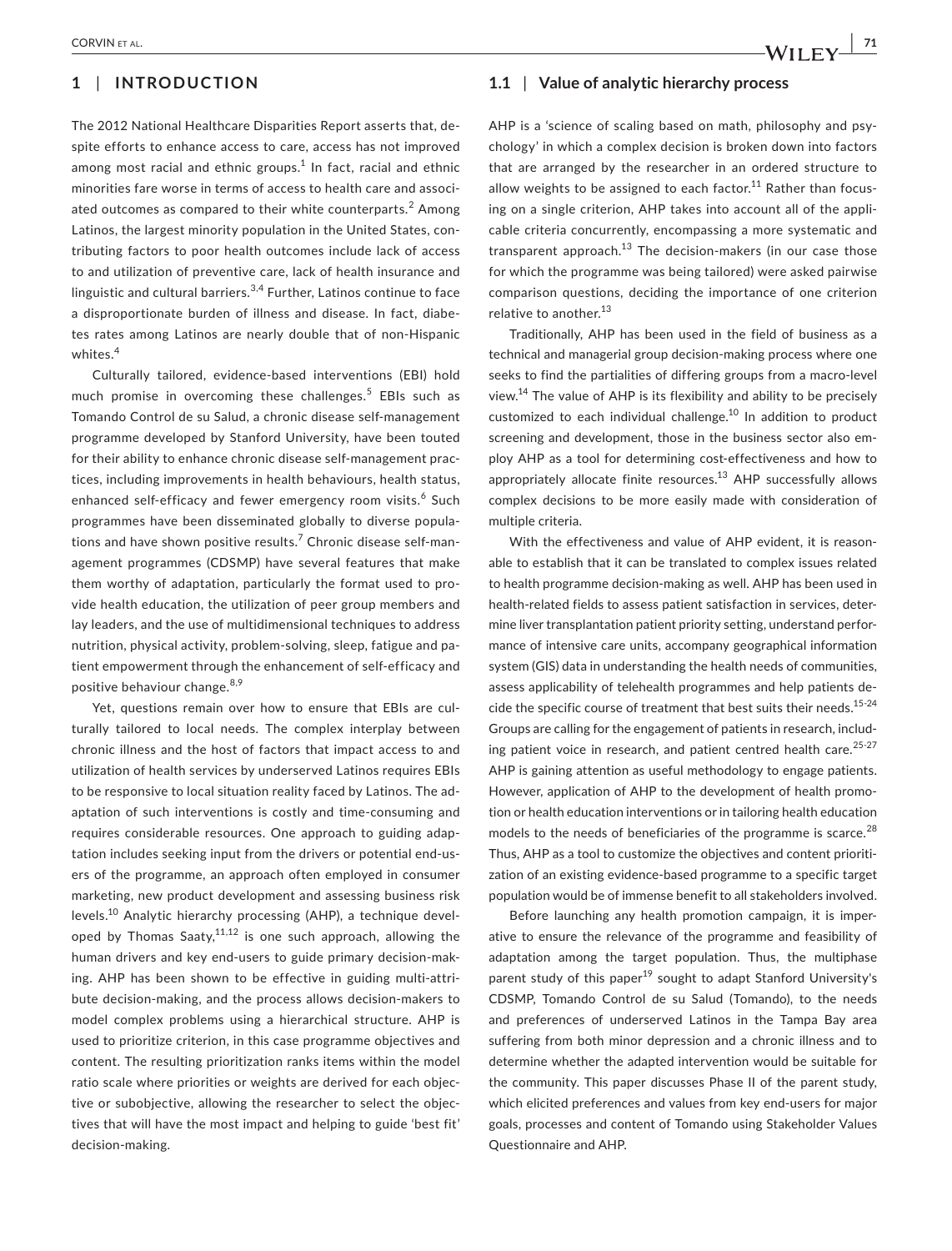This study employed AHP to inform the development and implementation of an EBI to enhance chronic disease self-management among underserved Latinos living with both minor depression and chronic illness. The approach built upon initial, formative research findings, $29$  which assessed barriers and facilitators to chronic disease self-management, ultimately allowing for a robust assessment of needs, preferences and priorities among the target population and the implementation of an intervention driven almost entirely by the population it intended to serve. University institutional review board approval was sought from the research institution prior to implementation of the study (#107512).

#### **2.1** | **Sample population**

Almost 30% of the population of Hillsborough County, the area of focus for this study, identify as Hispanic/Latino.<sup>30</sup> This population, now the largest minority population in both the county and the United States, lacks access to resources and services, particularly intensive, comprehensive and specialized services, and faces linguistic and cultural barriers to accessing care.<sup>4</sup> To help fill this gap, this study targeted underserved Latinos living with a chronic illness and minor depression, noted in this study as individuals with chronic disease (ICDs), their family members (FMs) and the promotoras (P) who would be responsible for delivering the intervention. Fliers at local community outreach events, the local library, clinics and at community partner sites were used to recruit participants. Eligibility requirements for ICDs included the following: (a) minor depression as measured by the Patient Health Questionnaire two-item screener (PHQ-2) $^{31}$ ; (b) self-reported diagnosis of hypertension, diabetes or cardiovascular disease; (c) residence in Hillsborough county, Florida; and (d) self-identification as Hispanic/Latino. Family member participants were nominated by ICDs as being active in their care. To be eligible for participation as a promotoras, participants had to be currently working as a health promotor, lay health educator or Promotoro/a in Hillsborough county. Promotoras were specifically recruited through local organizations delivering a variety of health programmes and services. None of the promotoras recruited had any experience with the Tomando programme and were not associated with the research project. All participants were recruited specifically for this phase of the research, and there was no overlap among participants from this phase of the study and Phase I of the parent study.

## **2.2** | **Development of the Stakeholder Values Questionnaire**

Findings from qualitative data collected through Phase I semistructured interviews ( $n = 37$ ) and structured surveys ( $n = 35$ ) with promotoras, nurses, physicians and CBO leaders, and focus groups ( $N = 9$ ;  $n = 42$ ) with ICDs and FMs were used to guide the development of our Stakeholder Values Questionnaire.<sup>29</sup> While findings from this phase are published elsewhere, this Stakeholder Values Questionnaire was developed based on emergent themes, key priorities and needs which arose from the formative research stage.<sup>29,32</sup> This included challenges with managing chronic illness, unmet needs and the importance of support and education for those living with chronic illness. Additionally, the questionnaire was designed to also evaluate the core elements of the Tomando programme and to elicit preferences and values from stakeholders regarding major goals, processes and content for the intervention.<sup>33</sup> Specifically, the questionnaire evaluated the important elements of the intervention (ie skill-building or informational and educational materials), the structure of the programme (ie the number of sessions and the content of those sessions), who should lead the programme (ie medical professionals, promotoras), and attendance (ie either alone or with a partner) at the programme. The questionnaire was developed using the AHP method and presented respondents with a series of paired comparisons for each objective and subobjective for their input.

#### **2.3** | **Data collection**

Prior to completing the questionnaire, 45 participants, 15 from each key stakeholder group (ie ICDs, FMs and promotoras/outreach workers) received a presentation on Tomando by trained research staff and watched a video developed to provide additional in-depth information about the programme. Participants were then asked to offer input on the Tomando programme and provide guidance on priority needs and preferences through the Stakeholder Values Questionnaire. Each questionnaire was orally administered in Spanish by a member of the research team, which allowed participants to select between paired comparisons, while also assigning a weight to their selection. A sliding scale tool was used to allow participants to select their response and the desired weight. Questionnaires took 10-20 minutes to complete, and participants received a \$40 stipend for their participation.

#### **2.4** | **Data analysis**

Following data collection, participant decisions were entered directly into Expert Choice  $\mathbb{C}$ ,  $34$  a software programme designed to facilitate and analyse choices through the collaborative decision-making process. AHP was employed to analyse stakeholders' pairwise comparison ratings and to determine differences and similarities given by the three stakeholder groups. Key priorities regarding the refinement of the educational programme as well as differences and similarities across stakeholder groups were analysed and ranked. This ranking highlighted the differences between the stakeholder groups and allowed the research team to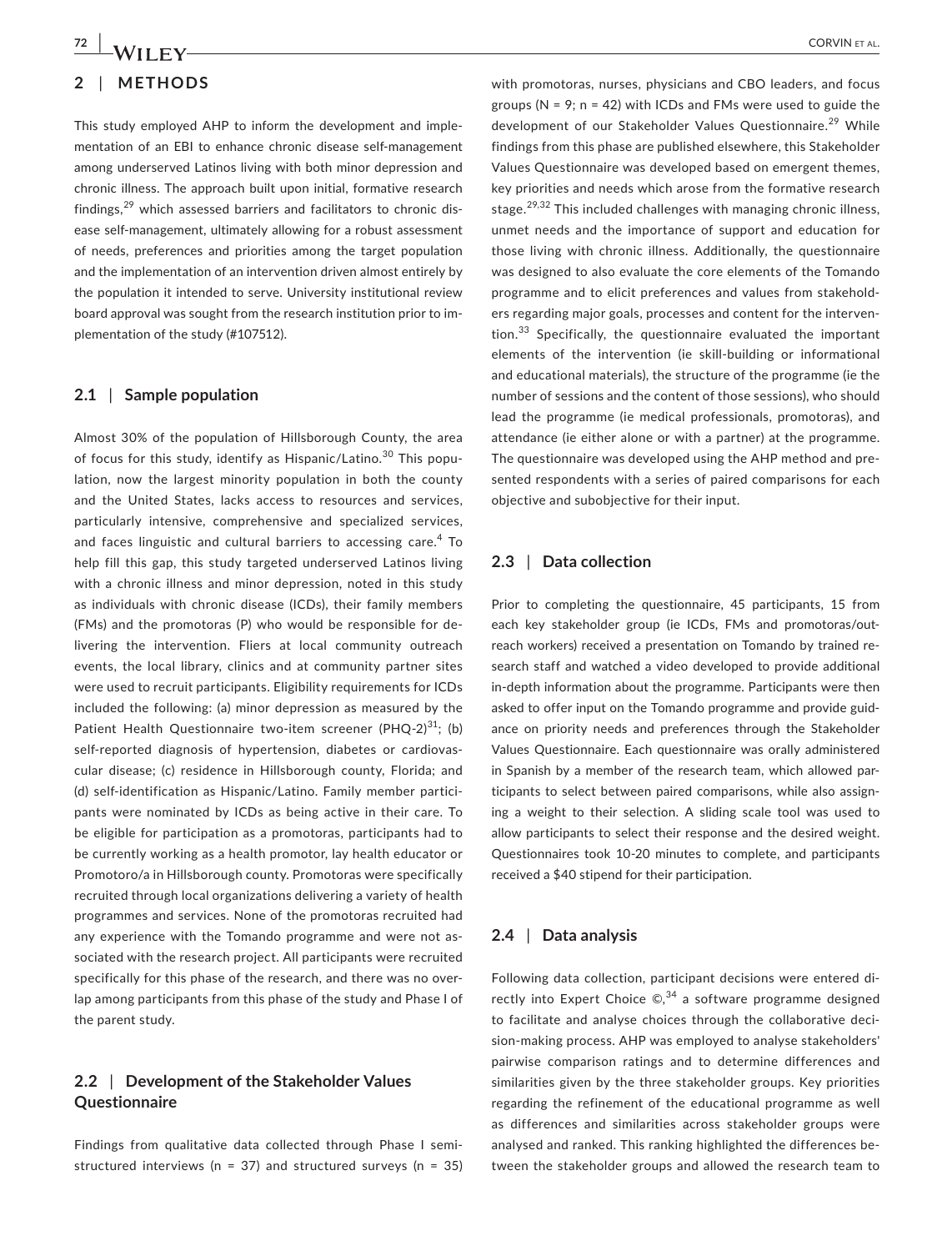tailor the new educational health intervention to their specific priorities and preferences.

## **3** | **RESULTS**

#### **3.1** | **Participant demographics**

The mean age for the total population was 49.8 years, with ICDs being older, at an average of 56.5 years compared to 45.3 years for FMs and 47.7 years for promotoras. The majority of participants (91.1%) reported having a high school diploma, GED, vocational school training or some college. Among promotoras, three individuals (20%) had a graduate degree. The majority of the population (64.4%) was married or living with a partner, and the average household income was between \$10 000 and \$39 999, with some variability between samples. Hypertension (20%) and diabetes (40%) were the most commonly reported illnesses among ICDs. While not a criterion for enrolment, 40.1% of FMs and 40% of promotoras also reported a chronic illness. Furthermore, over 40% of participants reported being uninsured. The vast majority of participants, 62.2%, reported preferring to receive their health-care information in Spanish. Detailed participant demographics are presented in Table 1.

Overall, participants were asked questions regarding important elements for a CDSMP intervention. The Stakeholder Values Questionnaire was divided into three sections: (a) important elements of an intervention, (b) priming participants for an intervention and (c) sustaining positive outcomes. Critical findings from each area are discussed in detail below. Rank scores for stakeholder groups are noted as C for the combined model, P for promotoras, ICD for individuals with chronic disease and FM for family.

## **3.2** | **Identifying important elements of the intervention**

#### **3.2.1** | **Content assessment**

One of the most vital aspects of tailoring this intervention was determining priorities in managing illness, including ensuring appropriate content and strategies for sharing needed information. Accordingly, participants answered questions regarding the importance of skillbuilding and educational materials in improving health and enhancing the management of chronic illness. In the combined model (C), which included all stakeholder groups, enhancing skill-building was ranked first (C = 0.59) compared to educational- and informationalbased elements (C = 0.41) (see Figure 1).

However, variations between group models were noted. Rank orderings differed in the promotoras model, which ranked educational components first ( $P = 0.52$ ), followed closely by skill-building (P = 0.48). Both ICDs and FMs placed more weight on skill-building

 $(ICDs = 0.76$  and  $FM = 0.51$ ), with ICDs placing greater importance on this element than on information and education (ICD = 0.24). To delve further into the content required for either skill-building or educational sessions, each area was probed individually.

## **3.2.2** | **Educational components**

Educational components identified in the formative research stage as being important to self-management, including nutrition and stress management, were analysed. Components that already existed through the Tomando programme, such as medication management, were also analysed for appropriateness. In the combined model, information on nutrition was ranked first ( $C = 0.30$ ), followed closely by stress management ( $C = 0.29$ ), then managing symptoms  $(C = 0.17)$ , exercise  $(C = 0.16)$  and information regarding medications and their usage  $(C = 0.08)$ . However, variation across models was noted. The FM model placed considerably more weight on nutrition (FM = 0.36) compared to stress management and dealing with difficult emotions (FM = 0.20). However, in the ICD model, stress management and dealing with difficult emotions were ranked as the most important element (ICD = 0.37), followed by nutrition (ICD = 0.26). Similarly, promotoras ranked stress management first (P = 0.32), followed closely followed by nutrition (P = 0.29). Educational information regarding medications ranked lowest across all three groups overall  $(C = 0.08)$ .

### **3.2.3** | **Types of skills**

Participants were also asked about specific strategies for enhancing skill-building, including improving individual decision-making, problem-solving, goal setting and communicating with a doctor. The combined model ranked enhancing individual decision-making first (C = 0.33), followed by problem-solving (C = 0.27), improving goal setting (C = 0.21) and learning to better communicate with your doctor ( $C = 0.18$ ). While general trends were consistent across the three models, interesting differences were noted. For example, the ICD model ranked learning to better communicate with your doctor significantly less important than other options (ICD = 0.12) when compared to the FM (FM = 0.22) and promotora (P = 0.22) models.

## **3.2.4** | **Assessing structure**

An important consideration of any intervention is its structure. Without an amenable structure, participants may not attend nor benefit from the content presented. Therefore, a portion of the questionnaire focused on designing a structure for Tomando that met the needs of participants, particularly concerning the number of sessions and the timing of those sessions.

The combined model ranked the incorporation of both priming and sustaining sessions to Tomando as the preferred 'augmentation'.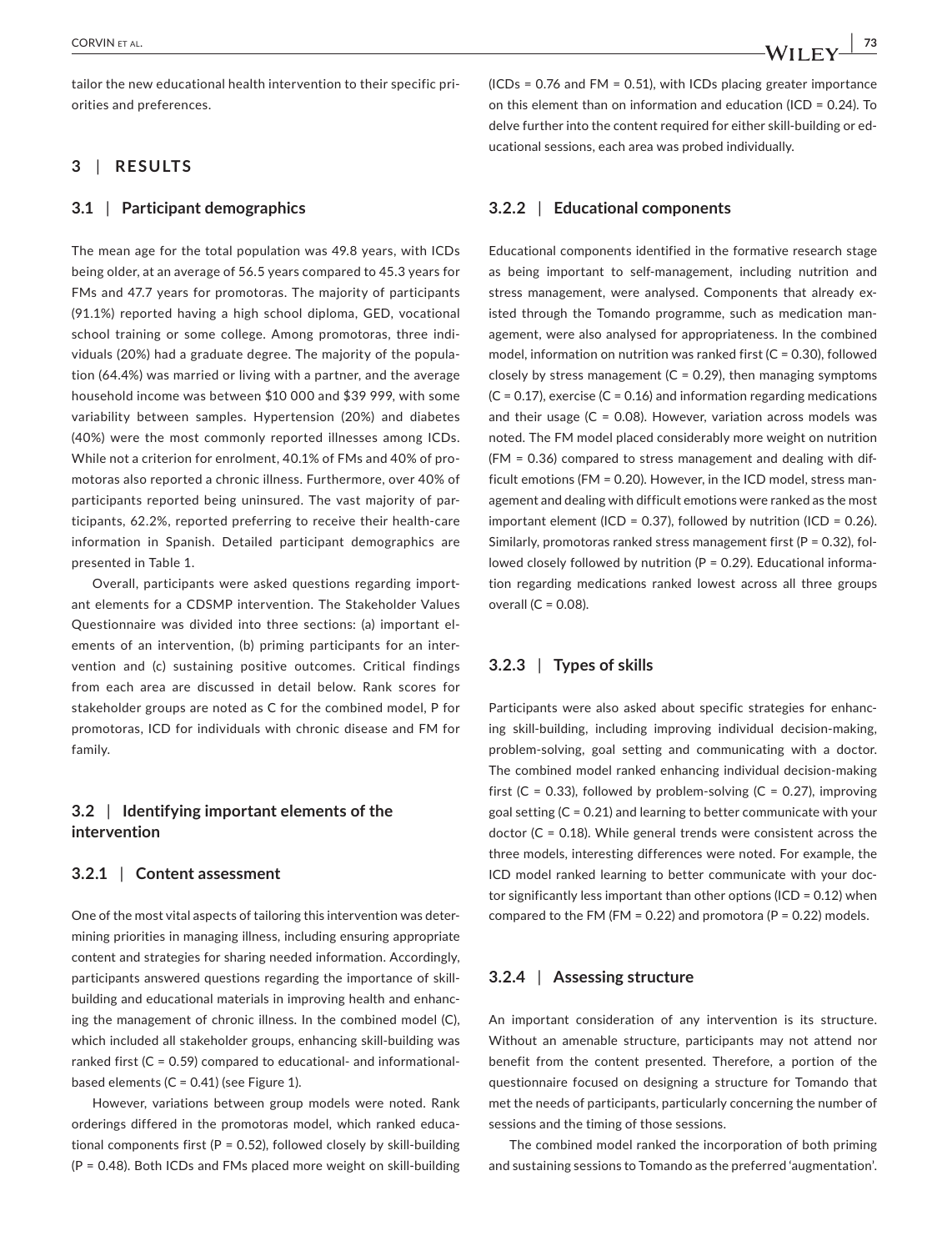| 74                               |                          |                 |                           |                   |                          |                          |                           | <b>CORVIN ET AL.</b> |
|----------------------------------|--------------------------|-----------------|---------------------------|-------------------|--------------------------|--------------------------|---------------------------|----------------------|
| TABLE 1 Participant demographics |                          |                 |                           |                   |                          |                          |                           |                      |
|                                  | <b>Total</b><br>$N = 45$ |                 | ICD<br>$n = 15$           |                   | <b>FM</b><br>$n = 15$    |                          | Promotores<br>$n = 15$    |                      |
| Mean Age (SD)                    |                          |                 | 56.5                      | 13.4              | 45.3                     | 17.7                     | 47.7                      | 11.2                 |
|                                  | $\mathsf{n}$             | $\%$            | $\mathsf{n}$              | $\%$              | $\mathsf{n}$             | %                        | $\sf n$                   | $\%$                 |
| Gender                           |                          |                 |                           |                   |                          |                          |                           |                      |
| Males                            | 9                        | 20              | 6                         | 40                | 2                        | 13.3                     | $\mathbf{1}$              | 6.7                  |
| Females                          | 36                       | 80              | 9                         | 60                | 13                       | 86.7                     | 14                        | 93.3                 |
| Education                        |                          |                 |                           |                   |                          |                          |                           |                      |
| Less than high school            | $\mathbf{1}$             | $\overline{2}$  | $\overline{\phantom{m}}$  | $\qquad \qquad -$ | $\mathbf{1}$             | 6.7                      | $\overline{\phantom{0}}$  |                      |
| High school graduate or GED      | 14                       | 31              | $\overline{7}$            | 46.7              | $\overline{4}$           | 26.7                     | 3                         | 20                   |
| Vocational school or college     | 27                       | 60              | 8                         | 43.3              | 10                       | 66.7                     | 9                         | 60                   |
| Graduate School/Professional     | 3                        | $\overline{7}$  | $\qquad \qquad -$         | $\qquad \qquad -$ | $\overline{\phantom{m}}$ | $\qquad \qquad -$        | 3                         | 20                   |
| <b>Marital Status</b>            |                          |                 |                           |                   |                          |                          |                           |                      |
| Married/cohabiting               | 29                       | 64              | 11                        | 73.3              | 10                       | 66.7                     | 8                         | 53.3                 |
| Single, never married            | 5                        | 11              | $\mathbf{1}$              | 6.7               | 3                        | 20                       | $\mathbf{1}$              | 6.7                  |
| Widowed                          | 3                        | $\overline{7}$  | $\mathbf{1}$              | $6.7\,$           | $\mathbf{1}$             | 6.7                      | $\mathbf{1}$              | 6.7                  |
| Separated/divorced               | 8                        | 18              | $\overline{2}$            | 13.3              | $\mathbf{1}$             | $6.7$                    | 5                         | 33.3                 |
| Income                           |                          |                 |                           |                   |                          |                          |                           |                      |
| <\$10 000                        | 8                        | 18              | 5                         | 33.3              | $\overline{2}$           | 13.3                     | $\mathbf{1}$              | 6.7                  |
| \$10 000-\$39 999                | 29                       | 64              | 10                        | 66.7              | 10                       | 66.7                     | 9                         | 60                   |
| \$40 000-\$79 999                | 7                        | 16              | $\qquad \qquad -$         |                   | 2                        | 13.3                     | 5                         | 33.3                 |
| >79 999                          | $\mathbf{1}$             | $\overline{2}$  | $\qquad \qquad -$         |                   | $\mathbf{1}$             | 6.7                      | —                         |                      |
| Country of origin                |                          |                 |                           |                   |                          |                          |                           |                      |
| Foreign born                     | 35                       | 78              | 13                        | 86.7              | 13                       | 86.7                     | 9                         | 60                   |
| US born                          | 10                       | 22              | $\overline{2}$            | 13.3              | 2                        | 13.3                     | 6                         | 40                   |
| Time in the USA                  |                          |                 |                           |                   |                          |                          |                           |                      |
| 6 y or less                      | 4                        | 9               | $\overline{\phantom{0}}$  |                   | $\mathbf{1}$             | 6.7                      | 3                         | 20                   |
|                                  | 24                       | 53              | 10                        | 66.7              | 9                        | 60                       | 5                         | 33.3                 |
| Between 6 and 25 y               | 9                        | 20              | 4                         |                   | 3                        | 20                       | $\overline{2}$            | 13.3                 |
| More than 25 y<br>US born        | 9                        | 20              | $\mathbf{1}$              | 26.7              |                          | 13.3                     | 6                         | 40                   |
| Chronic illness                  |                          |                 |                           | $6.7\,$           | $\overline{2}$           |                          |                           |                      |
| Cardiovascular disease           |                          | 9               |                           |                   |                          |                          |                           |                      |
|                                  | $\overline{4}$           |                 | $\ensuremath{\mathsf{3}}$ | 20                | $\qquad \qquad -$        | $\overline{\phantom{0}}$ | $\mathbf{1}$              | $6.7\,$              |
| Diabetes                         | 8                        | 18              | $\boldsymbol{6}$          | 40                | $\,1$                    | $6.7\,$                  | $\mathbf{1}$              | $6.7\,$              |
| Hypertension                     | 5                        | 11              | $\ensuremath{\mathsf{3}}$ | 20                | $\mathbf{1}$             | $6.7\,$                  | $\mathbf{1}$              | $6.7\,$              |
| Other                            | 13                       | 29              | $\boldsymbol{6}$          | 40                | $\overline{4}$           | 26.7                     | $\ensuremath{\mathsf{3}}$ | 20                   |
| Health insurance                 |                          |                 |                           |                   |                          |                          |                           |                      |
| $\mathsf{No}$                    | 18                       | 40              | 6                         | 40                | 10                       | 66.7                     | $\overline{2}$            | 13.3                 |
| Yes                              | $27\,$                   | 60              | 9                         | 60                | 5                        | 33.3                     | 13                        | 86.7                 |
| English speaking ability         |                          |                 |                           |                   |                          |                          |                           |                      |
| Not at all                       | $\mathfrak{S}$           | $7\overline{ }$ | $\sqrt{2}$                | 13.3              | $\mathbf{1}$             | $6.7\,$                  | $\overline{\phantom{0}}$  | -                    |
| Not well                         | 18                       | 40              | 6                         | 40                | 9                        | 60                       | 3                         | 20                   |
| Well                             | 23                       | $51\,$          | $\boldsymbol{6}$          | 40                | 5                        | 33.3                     | 12                        | 80                   |
| Language preference              |                          |                 |                           |                   |                          |                          |                           |                      |
| English                          | 9                        | 20              | $1\,$                     | $6.7\,$           | $\overline{2}$           | 13.3                     | $\boldsymbol{6}$          | 40                   |
| Spanish                          | 28                       | 62              | 12                        | 80                | $12\,$                   | 80                       | $\overline{4}$            | 26.7                 |
| Both                             | $\,8\,$                  | 18              | $\overline{c}$            | 13.3              | $\mathbf{1}$             | $6.7\,$                  | 5                         | 33.3                 |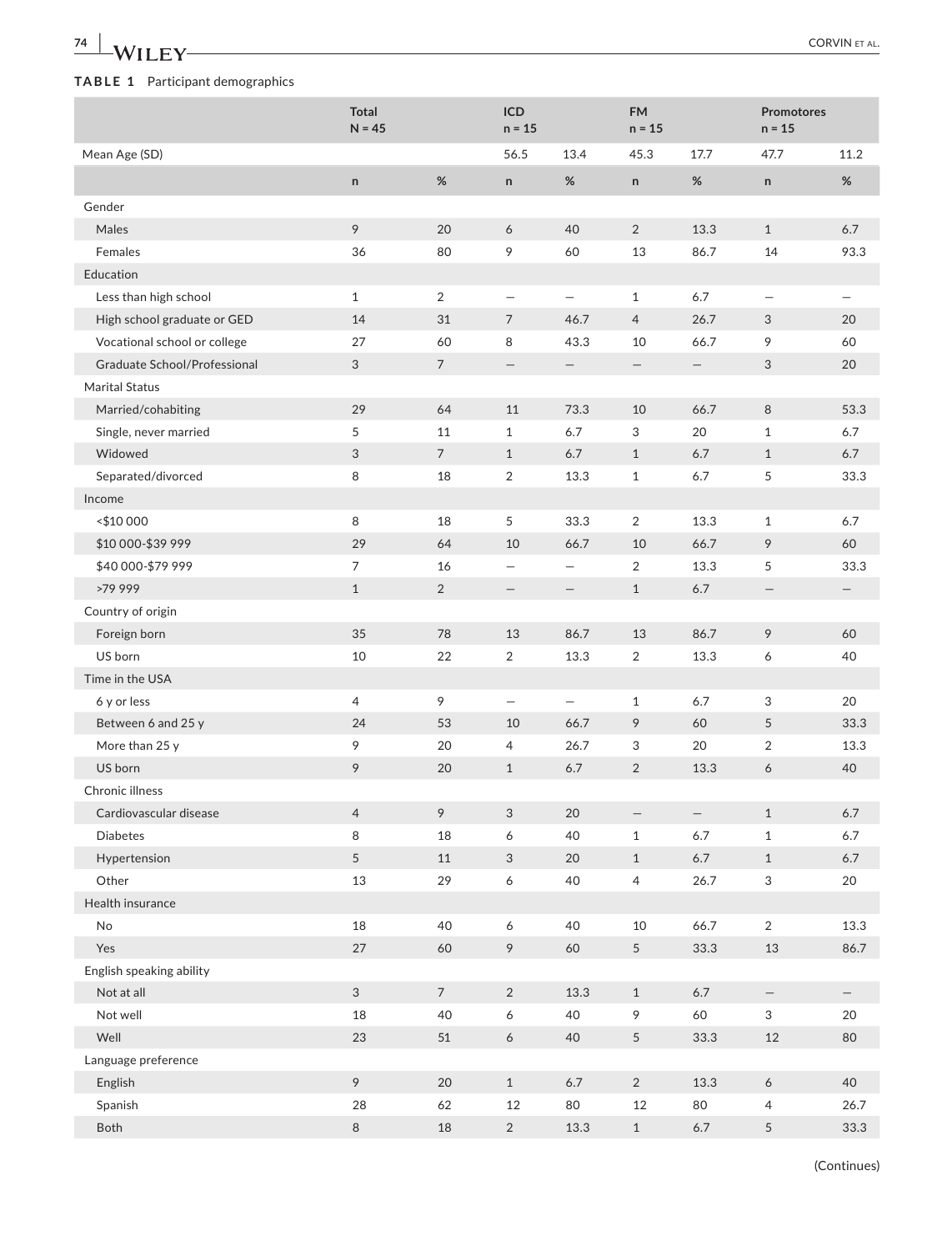#### **TABLE 1** (Continued)

| <b>CORVINE</b> | --           |
|----------------|--------------|
| ΉΑL.           | . .          |
|                | . .<br>_____ |

|                   | n              | %  | $\mathsf{n}$   | %    | n            | %    | $\mathsf{n}$                    | %                            |
|-------------------|----------------|----|----------------|------|--------------|------|---------------------------------|------------------------------|
| Employment status |                |    |                |      |              |      |                                 |                              |
| Full-time         | 20             | 44 | 5              | 33.3 | 6            | 40   | 9                               | 60                           |
| Part-time         | 10             | 22 | 2              | 13.3 | 3            | 20   | 5                               | 33.3                         |
| Retired           | $\overline{4}$ | 9  | 3              | 20   | $\mathbf{1}$ | 6.7  | $\hspace{0.1mm}-\hspace{0.1mm}$ | $\qquad \qquad \blacksquare$ |
| Homemaker         | $\overline{4}$ | 9  |                | 6.7  | 3            | 20   |                                 |                              |
| Unemployed        |                | 16 | $\overline{4}$ | 26.7 | 2            | 13.3 |                                 | 6.7                          |

Consensus across groups was demonstrated, and adding both priming and sustaining sessions was the clear choice among ICDs (ICD = 0.68), FMs (FM = 0.70) and promotoras (P = 0.41), with other options ranked considerably lower. Interestingly, ICDs ranked having a priming session as their second choice (ICD = 0.17) and a sustaining session as their third choice (ICD = 0.12), while FMs ranked sustaining sessions as their second choice (FM = 0.14) and priming sessions (FM = 0.12) as third choice. Promotoras demonstrated a similar trend to FMs, ranking the incorporation of both priming and sustaining sessions as the preferred option, followed by adding a sustaining session ( $P = 0.31$ ), then adding a priming session  $(P = 0.19)$  and finally making no changes to Tomando  $(P = 0.10)$ .

groups regarding who would be the best option as a Tomondo companion. For example, the combined model ranked someone with a chronic illness first, followed by a family member, and then a friend. However, among the individual group models, ICDs and promotores both ranked attending with a family member first (ICD = 0.45 and  $P = 0.46$ ) and placed less weight on attending with someone else with a chronic illness (ICD = 0.36 and P = 0.37). However, the FM model placed the most weight on attending with someone who has a chronic illness first (FM = 0.55), followed by attending with a family member (FM = 0.33). Across all three models, attending with a friend was ranked lowest ( $C = 0.16$ ).

## **3.2.5** | **Attending with a partner**

There was consensus across groups that attending the programme with a companion was optimal. However, there was variation between **3.3** | **Priming participants for an intervention**

The Stakeholder Values Questionnaire also sought to further elucidate information on potential additions to the intervention, including a 'priming' or introductory component. Specifically, participants



**FIGURE 1** Identifying important elements of the intervention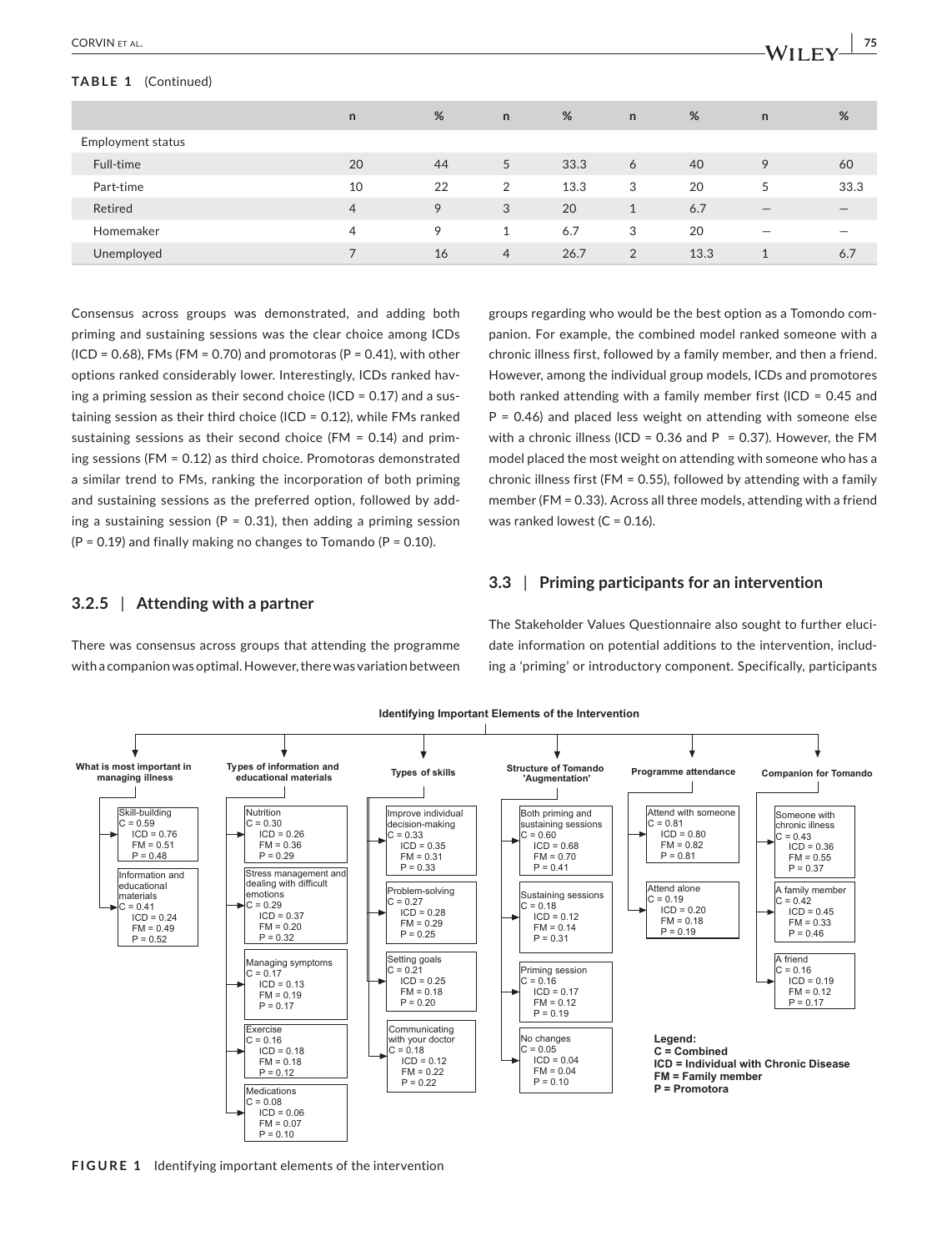were asked to weigh options to inform the development of a potential introductory session(s), including the number, length, content and who should lead the session. Ranks and associated weights for each option are presented in Figure 2.

Overall, there was consensus across models regarding the number of sessions that would be optimal to prepare individuals for participating in a CDSMP programme, with one session as the preferred option  $(C = 0.73)$ . Consensus also existed across groups regarding the length of these sessions. While 90-minute sessions were ranked as the preferred option among all groups ( $C = 0.77$ ), family members placed less weight on this option (FM = 0.60) than ICDs (ICD = 0.80) and promotoras ( $P = 0.85$ ).

Moreover, participants were asked to rank potential topics that might be covered in a priming session. Variation existed between groups in both the rank ordering of topics as well as their weight.

Specifically, the promotora model placed more weight on having an overview of the programme ( $P = 0.36$ ) that described key features of Tomando and its elements, followed by testimonials from recent graduates ( $P = 0.28$ ). Less emphasis was placed on educational materials and information ( $P = 0.15$ ). In contrast, both ICDs and FMs ranked having educational materials and informational supplements about heart disease, diabetes, hypertension and other chronic illness as their primary choice (ICD = 0.37 and FM = 0.32). All groups placed considerably less weight on educational materials about depression ( $C = 0.11$ ).

Participants were also asked who should lead priming sessions. Consensus existed across all groups, ranking promotoras/community health workers as the optimal choice  $(C = 0.35)$ . However, variation existed in terms of the other options, with both the ICD and promotora models ranking a graduate from the programme second  $(ICD = 0.27$  and  $P = 0.34$ ) and a trained health-care provider third



**FIGURE 2** Identifying elements of the priming session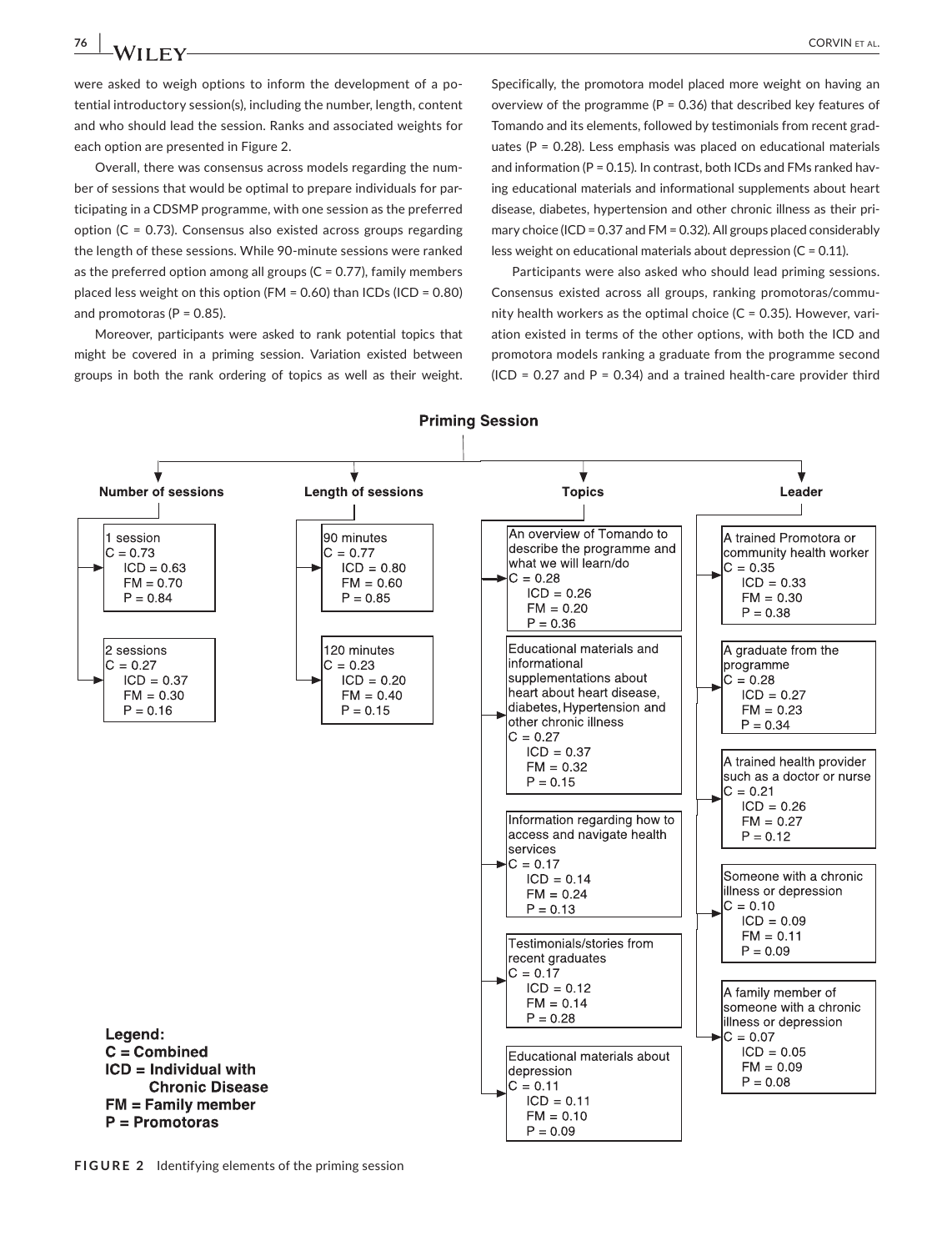#### **3.4** | **Sustaining positive outcomes**

The Stakeholder Values Questionnaire also elicited information regarding elements that would help individuals sustain successful management of their condition after completing the Tomando programme. Thus, participants were asked to share their opinions regarding the addition of a sustaining session(s). Again, participants were asked to weigh options to inform the development of a potential follow-up session(s), including the number, length, content and leader of such a session(s). Ranks and associated weights for each option are presented in Figure 3.

ICDs and FMs clearly ranked having two sustaining sessions as the ideal number (ICD = 0.80 and FM = 0.71), aligning with the idea of desires for assuring optimal learning and benefit through the added sustaining sessions. In contrast, promotoras placed greater weight on having one sustaining session ( $P = 0.61$ ). All participants ranked having 90-minute sustaining sessions over 120-minute sessions (C = 0.70). Participants also answered a series of questions regarding the timing of sustaining sessions. The combined model ranked having the sustaining sessions immediately after the programme as first  $(C = 0.54)$ , followed by one month after (C = 0.36) and two months after (C = 0.10). However, variation existed across models. ICDs and FMs placed the greatest weight on having the sessions immediately (ICD = 0.73 and FM = 0.59), followed by one month after (ICD = 0.22 and FM = 0.32). Additionally, the strength of this difference among ICDs is noteworthy (0.73 compared to 0.22 one month after and 0.05 two months after Tomando). In contrast, promotores ranked beginning the sustaining sessions one month after Tomando as their first choice (P = 0.54) and immediately after Tomando as their second choice (P = 0.29).

Participants also guided the content that would be presented in a potential sustaining session. Specifically, participants were asked to rank the important elements of a sustaining session, including a review of Tomando materials, additional educational materials regarding chronic illnesses, graduate testimonials, information regarding navigating the health system and educational materials about depression. Overall, participants ranked a review of Tomando first  $(C = 0.24)$ , followed by the delivery of supplemental educational materials and information on chronic diseases (C = 0.22), testimonials from Tomando graduates, information about accessing and navigating health services ( $C = 0.20$ ) and educational materials about depression ( $C = 0.12$ ). Variation across models was noted. Both ICDs and FMs ranked educational components focused on chronic illness first (ICD = 0.27 and FM = 0.26), compared with promotores who ranked having testimonials or stories from recent graduates first ( $P = 0.33$ ). Both promotores and ICDs ranked a review of Tomando as second ( $P = 0.26$  and ICD = 0.26), while FMs ranked receiving information on how to access services second (FM = 0.26). This option was ranked fourth by both ICDs and promotores (ICD = 0.17 and P = 0.18). Across groups, receiving

## **4** | **DISCUSSION**

This study illustrates the utility of employing a novel approach for assessing the needs and preferences of multiple stakeholders for ultimately informing the augmentation and implementation of an evidence-based chronic disease programme for Latinos affected by chronic illness and co-occurring minor depression. While, overall, the core elements of the Tomando programme were well received, findings from the formative research phase<sup>29</sup> and results of the present study demonstrate that additional adaptations and tailoring the programme for the specific target population may enhance outcomes. Employing AHP allowed for a detailed and rigorous exploration of these potential additions, while also ensuring consideration of the critical components of the Tomando programme.

AHP stands out from other evaluation and planning techniques in that it relies heavily on the population being affected by a problem or decision and allows their preferences and values to be translated into a scaled ranking, leading to the data being 'invariant to politics and behaviour'.11 Thus, AHP allowed for a rigorous approach to programme adaptation by facilitating the comparison of priorities across stakeholder groups and as a combined group, thereby reducing bias in the reporting of overall group decisions and allowing the research team to elucidate varying preferences across subgroups.

When implementing EBIs, it is vital to ensure local acceptability in regard to the target population and their needs and potential challenges. However, it is also fundamental to ensure fidelity and maintain the original elements of the EBI that have been proven to be effective.35,36 Researchers must often balance the demands of holding true to a validated programme while also meeting the needs of the local population, especially as culture and language influence perceptions of health, health behaviours and access to resources. Utilizing the stakeholder-driven methods employed in this study allowed the research team to confirm the critical importance of the core Tomando elements, while also considering emergent stakeholder needs through the formative research stage to be assessed further, allowing their relative importance to drive decision-making.

Careful attention was paid to which stakeholder groups placed emphasis on which of the various factors considered. The literature suggests that discordant patient and provider preferences for health-care intervention attributes is common, and researchers have called for stronger assessment of the heterogeneity of responses across patient-provider groups.<sup>37</sup> Thus, this research is novel in that it elicited critical responses from multiple key end-user populations of a potential health intervention—the individuals living with the chronic disease, their families and the promotoras who would deliver the intervention—with the goal of implementing a better-suited intervention. AHP allowed the Research and Implementation Team, which was comprised of a diverse group of researchers, community partners active in the local Latino community and members of a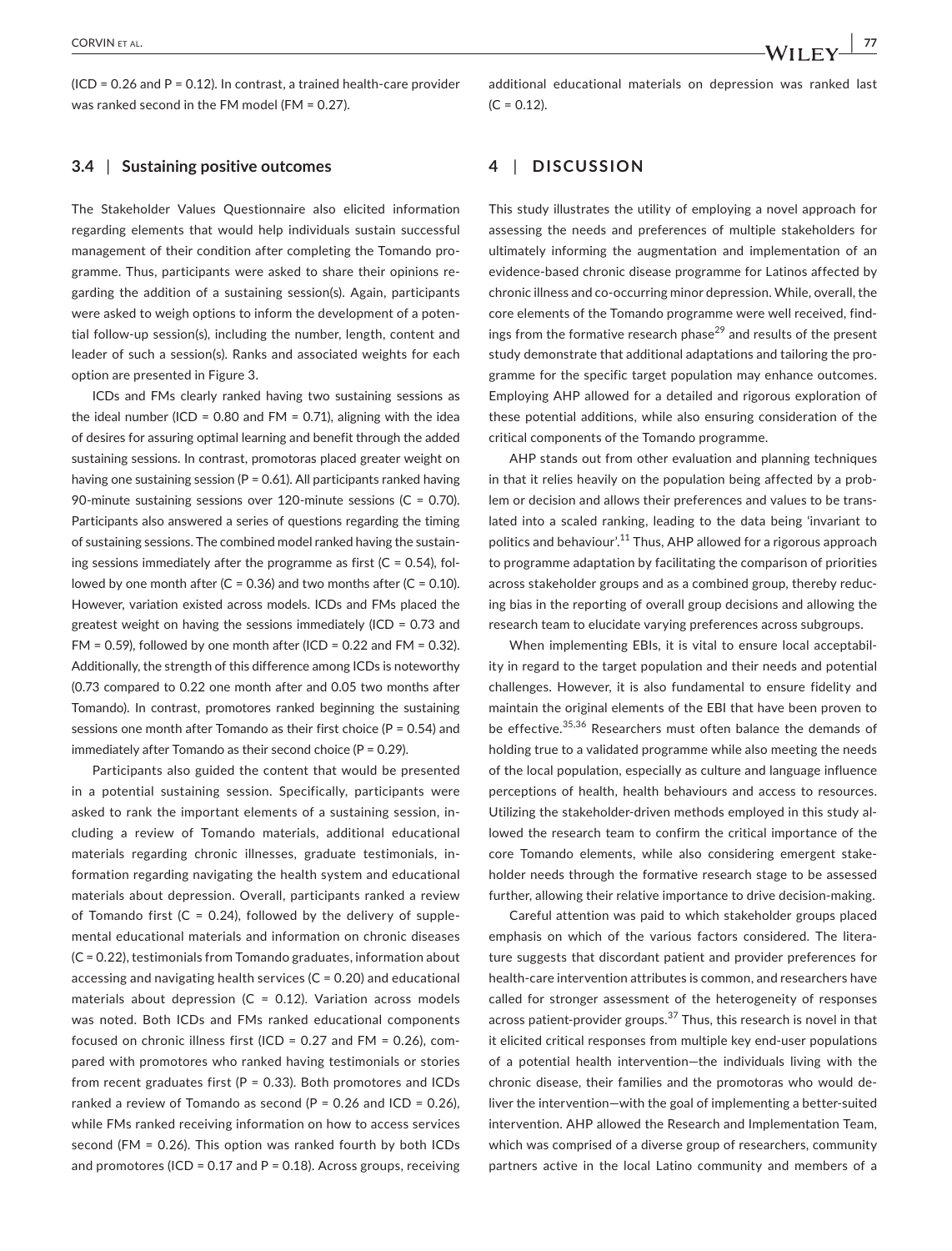

**FIGURE 3** Identifying elements of the sustaining session

community advisory board brought together to inform and oversee the research, to tease out concordant and discordant preferences. The resulting data, and the examination across and within each subgroup, allow for deeper understanding of findings.

In certain instances, differences emerged by subgroup, likely differences were based on background or lived experience. For example, caregivers focused on including nutrition content in the

programme, which is often an important aspect in caregiving.<sup>38</sup> ICDs were more focused on stress management and dealing with difficult emotions, potentially highlighting the daily struggle with the effects of chronic conditions.39,40 Promotoras tended to focus on traditional best practices for training and education. Thus, when decisions were made, the Research and Implementation Team teased out each individual group's preferences and assessed the meaning behind the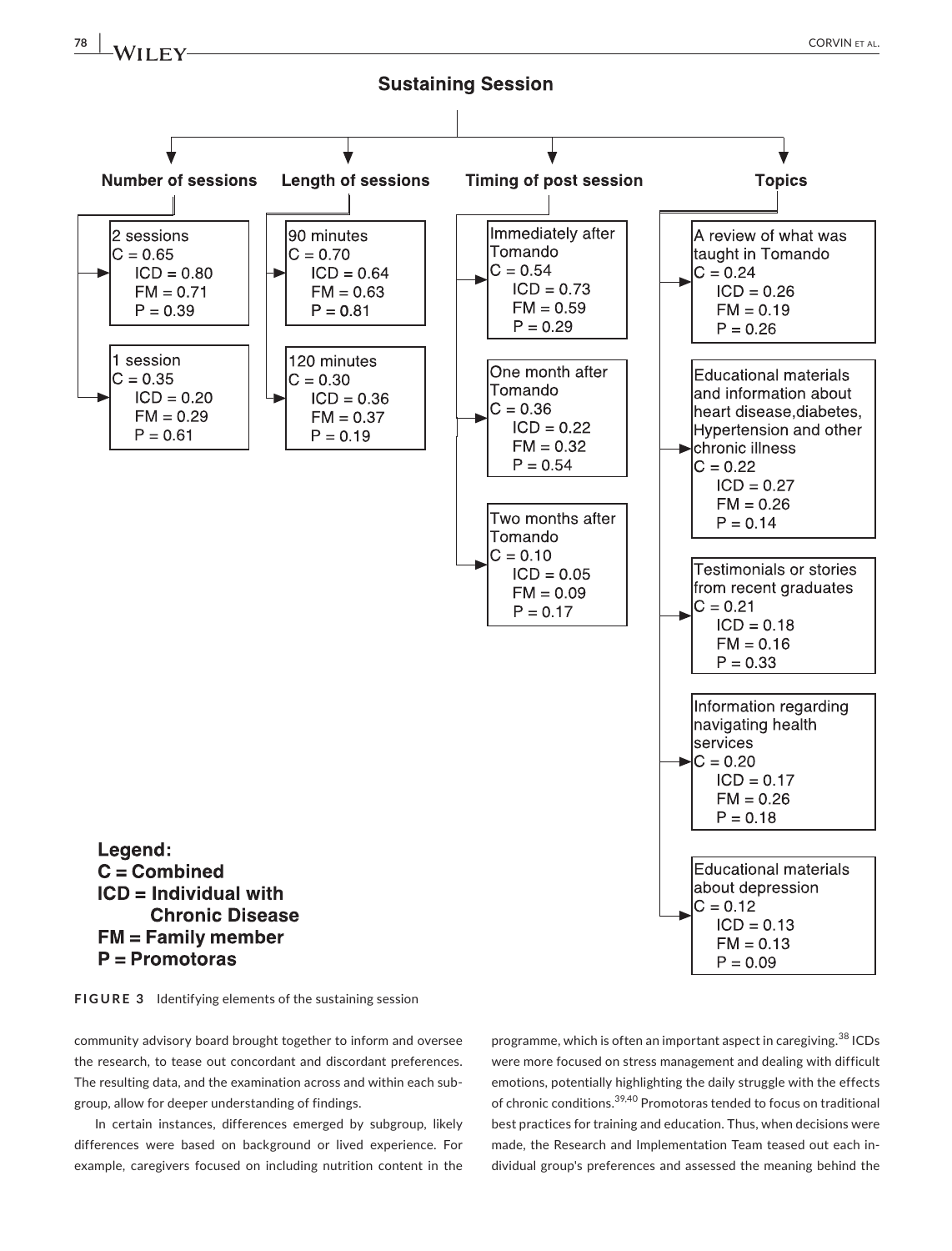value. For example, when asked about the type of content needed for the augmented programme, promotoras placed weight on educational materials, a choice that generally aligns with their training and expertise.<sup>41</sup> One of the greatest contributions of promotores is their knowledge of the community they serve and its specific needs.<sup>41,42</sup> The prioritization of the informational and educational materials for managing chronic illness by promotores reflects their nuanced perspective. In contrast, ICDs and FMs ranked skill-building as most important for programme content, which may be more immediately beneficial to them, as receiving the skills to manage a chronic condition may be considered more advantageous than learning about that condition. These contrasting prioritizations demonstrate the merit of both education and skill-building, while highlighting the need for certain elements based on the insight of key end-user groups. Ultimately, these contrasting priorities resulted in the addition of role-playing activities that would put into practice both skill-building content as well as the informational and educational materials that allowed for experiential learning.

The application of AHP also allowed for the identification of congruence between groups, as well as the nuanced differences. For example, all groups prioritized the addition of sessions to the original Tomando model, though variation existed in the desired content of these sessions. For example, the promotora model ranked an overview of Tomando to introduce the programme and its elements first followed by testimonials from programme graduates. This is likely a result of promotoras' experiences with the motivational influence that can come from hearing the experiences of peers who have participated in the programme. However, both ICDs and FMs ranked supplemental educational materials and informational on chronic illnesses first, focusing on the more tangible and practical information. Such differences may reflect the differential experiences and needs of each subgroup, and AHP allows researchers to tease out these differences. Promotoras may place a higher value on orientation towards the programme in order to enhance participant understanding and engagement, while ICDs and FMs may be more content-focused, driven by desires for educational materials that could be directly implemented into participants' daily lives. Ultimately, the Research and Implementation Team negotiated these contrasting prioritizations, following promotores' suggestions for orientation and testimonials in the priming sessions based on their expertise and experience with community-based Latino health programme, while ensuring the educational materials desired by ICDs and FMs were delivered in the sustaining sessions. This approach also allowed for maintenance of programme fidelity (educational materials are not part of the original Tomando) and comparability of outcomes between the original and augmented Tomando programmes.

Utilization of AHP methods also elucidated the variations in stakeholder needs and priorities regarding the sustaining sessions, with promotoras preferring a single sustaining session one month after completion of the Tomando programme, while ICDs and FMs ranked two sustaining sessions immediately following Tomando first. This prioritization may suggest the need to balance individual's

participation in Tomando with other daily demands including work, childcare, lack of transportation and household responsibilities.<sup>43</sup> Although ICDs and FMs indicated preference for sustaining sessions immediately after the final original programme session to promote sustained, positive outcomes, promotoras indicated that one month after the programme would be better from their perspective. Taking these prioritizations into consideration alongside relevant health education literature, decisions were made to prioritize promotoras' assessments, while also negotiating the expressed desires of ICDs and FMs by adding two sustaining sessions, including the requested educational materials, and the mailing of *metas* (goals) written by participants during the programme. These *metas* served as motivational boosters for participants in order to enhance long-term, positive outcomes.<sup>44</sup>

Finally, while participants overwhelmingly agreed that attending Tomando with a partner would be best, whom that person should be varied across groups. Through the AHP process, researchers found that ICDs desired a companion that was a family member, with promotoras agreeing. In contrast, FMs prioritized attending with another person who had a chronic illness. Through personal experience, it is likely that ICDs and promotores see the integral role that family members play in disease management, while family members may feel that a person with a chronic illness could better relate to and understand an ICD's experience. However, it is also important to note that these categories are not mutually exclusive as some family members in this study also had a chronic illness.

Despite contrasting priorities, through the application of AHP, this study was able to clarify the priority needs of the target population and better adapt the content to local needs and preferences. The data generated allowed the study team to identify and negotiate varying, congruent and contrasting needs and priorities across the three stakeholder groups, providing valuable quantitative insight to inform augmentation.

This research demonstrates the utility of AHP for future health education and health promotion-related research. Accordingly, the authors recommend the incorporation of AHP methods into the research process, particularly the adaptation of validated EBIs for local settings, as such an approach can enhance the feasibility of resultant programmes as well as increase their adoption by the local community through the incorporation of stakeholder voices. The use of AHP in this study allowed researchers insight into various stakeholder groups, their priorities and needs, and the value they place on various aspects of the validated EBI. Moreover, through AHP, researchers were able to compare and contrast these different stakeholder groups' feedback in a rigorous, quantitative manner, a level of detail that is often difficult to elucidate. Through this approach, this study was able to breakdown the various elements of *Tomando* in order to focus on how to best tailor the programme to the needs of multiple stakeholder groups. Further, the use of AHP maintains the potential to enhance community-based, participatory research methods through its rigorous methodology and stakeholder engagement, allowing for stronger partnerships.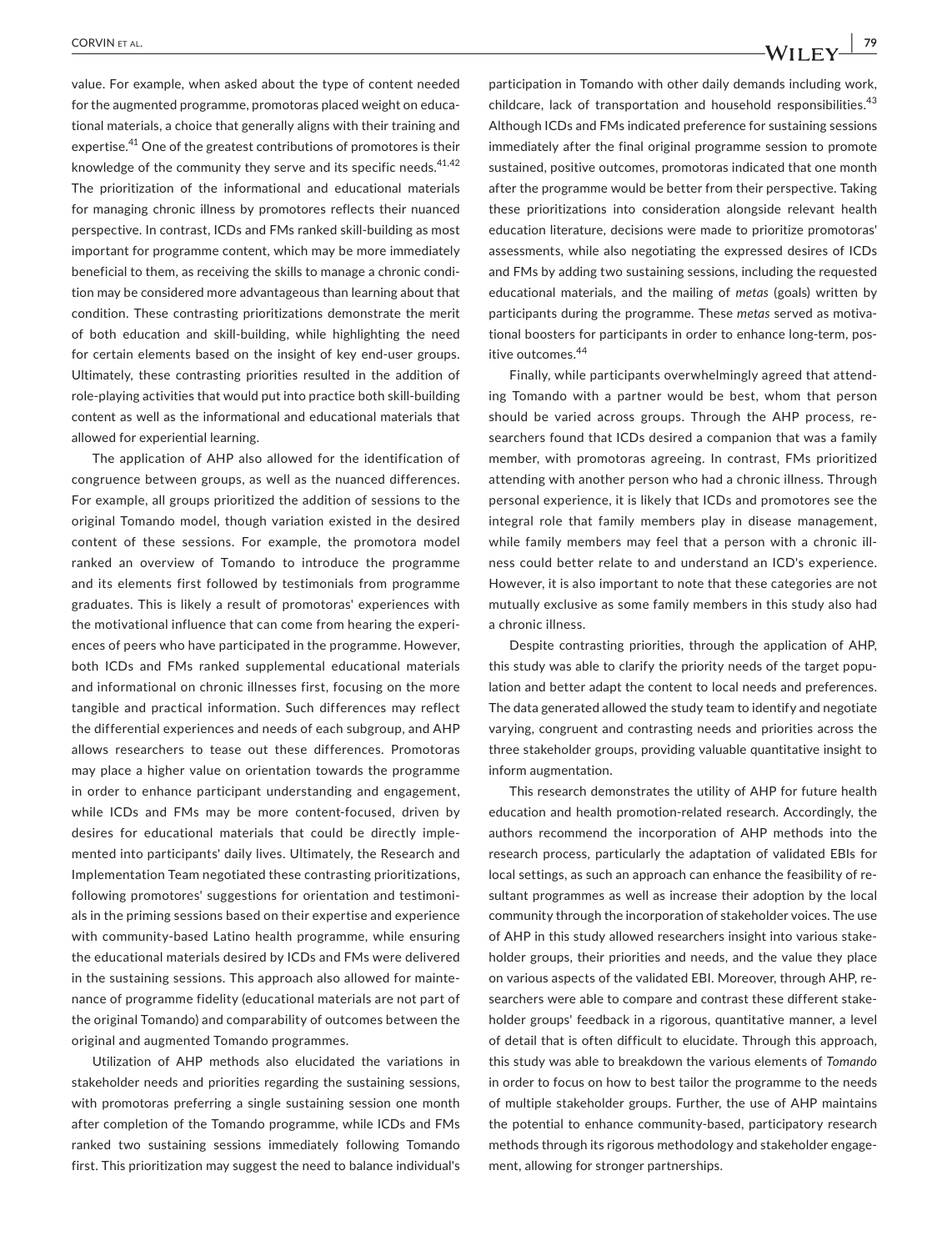# **4.1** | **Limitations**

This study models an innovative technique for the adaptation of culturally tailored interventions. However, the majority of participants were female (80%). Additionally, nearly a quarter of ICDs were unemployed. This may have influenced views about timing, the length and number of sessions in the intervention and family member participation. Additional analysis with a larger sample size is recommended for future studies.

## **5** | **CONCLUSION**

The varying responses presented by participants overall and across the three different stakeholder groups provide critical insight into the components of an EBI that may resonate with different participant groups. Understanding these varying needs and perspectives allows investigators to select the elements that best reach the target audience and their needs and are more likely to ensure success of an intervention. This is where the value of AHP is most evident. As a research tool, AHP allows investigators to individually tease out the priorities and preferences for each stakeholder group, while also creating a combined score in a mathematically sound fashion. Together, these scores (each individual score and the overall combined score) help to drive decision-making, while also reducing investigator bias in the decision-making process. Thus, the implications of utilizing AHP in a health-focused context are enhanced local adaptation for target populations and their specific needs as well as considerations for how different stakeholder groups' needs can be negotiated and balanced with respect to each other. In the case of the present study, findings were used to adapt an EBI to local needs by adding both priming and sustaining sessions to the Tomando programme, with content focused on the priorities assessed through AHP analysis and delivery methods adapted according to the insights gained from this process. These changes ultimately resulted in the implementation of a programme that had a significantly greater impact on the reduction of minor depression among individuals with co-morbid chronic disease and minor depression than the standard EBI.32,45

### **ACKNOWLEDGEMENTS**

The study could not have been completed without the hard work of our dedicated community partners including Hispanic Services Council, Fundación Familia Sana, the members of our Community Advisory Board and the Promotores who delivered the intervention: Edris Sandoval, Irmarie Virella, Maria Serano and Lorraine Ellington.

### **CONFLICT OF INTEREST**

The authors certify that they have NO affiliations with or involvement in any organization or entity with any financial interest or nonfinancial interest in the subject matter or materials discussed in this manuscript. There are no conflicts to report.

### **DATA AVAILABILITY STATEMENT**

The data that support the findings of this study are available from the corresponding author upon reasonable request.

### **ORCID**

#### Jaime A. Corvin<sup>1</sup> <https://orcid.org/0000-0003-2751-7205>

#### **REFERENCES**

- 1. Agency for Healthcare Research and Quality. 2012 National Healthcare Disparities Report: Chapter 10. Priority Populations. Rockville, MD: Agency for Healthcare Research and Quality; 2013. [http://archive.ahrq.gov/research/findings/nhqrdr/nhdr12/chap10.](http://archive.ahrq.gov/research/findings/nhqrdr/nhdr12/chap10.html) [html](http://archive.ahrq.gov/research/findings/nhqrdr/nhdr12/chap10.html)
- 2. American College of Physicians. *Racial and Ethnic Disparities in Health Care, Updated 2010*. Philadelphia, PA: American College of Physicians; 2010.
- 3. Center for Disease Control and Prevention. Minority health: Hispanic or Latino populations. 2015. [http://www.cdc.gov/minor](http://www.cdc.gov/minorityhealth/populations/REMP/hispanic.html) [ityhealth/populations/REMP/hispanic.html](http://www.cdc.gov/minorityhealth/populations/REMP/hispanic.html). Accessed October 28, 2015.
- 4. Dominguez K, Penman-Aguilar A, Chang M-H, et al. Vital signs: leading causes of death, prevalence of diseases and risk factors, and use of health services among Hispanics in the United States-2009-2013. *MMWR Morb Mortal Wkly Rep*. 2015;469-478.
- 5. Muñoz RF, Mendelson T. Toward evidence-based interventions for diverse populations: the San Francisco general hospital prevention and treatment manuals. *J Consult Clin Psychol*. 2005;73(5):790-799.
- 6. Lorig KR, Sobel DS, Ritter PL, Laurent D, Hobbs M. Effect of a self-management program on patients with chronic disease. *Eff Clin Pract*. 2000;4(6):256-262.
- 7. Fu D, Fu H, McGowan P, et al. Implementation and quantitative evaluation of chronic disease self-management programme in Shanghai, China: randomized controlled trial. *Bull World Health Organ*. 2003;81(3):174-182.
- 8. Lorig K, Ritter P, Stewart A, et al. Chronic disease self-management program: 2-year health status and health care utilization outcomes. *Med Care*. 2001;39(11):1217-1223.
- 9. Lorig K, Ritter P, Gonzalez V. Hispanic chronic disease self-management: a randomized community-based outcome trial. *Nurs Res*. 2003;52(6):361-369.
- 10. Calantone RJ, Benedetto CA, Schmidt JB. Using the analytic hierarchy process in new product screening. *J Prod Innovat Manag*. 1999;16(1):65-76.
- 11. Saaty TL. How to make a decision: the analytic hierarchy process. *Eur J Oper Res*. 1990;48(1):9-26.
- 12. Saaty T. What is the analytic hierarchy process? In: Mitra G, Greenberg H, Lootsma F, Rijkaert M, Zimmermann H, eds. *Mathematical Models for Decision Support, Volume. 48, NATO ASI Series*. Berlin, Heidelberg, Germany: Springer; 1988:109-121.
- 13. Baltussen R, Niessen L. Priority setting of health interventions: the need for multi-criteria decision analysis. *Cost Eff Resour Alloc*. 2006;4(1):14.
- 14. Bryson N. Group decision-making and the analytic hierarchy process: exploring the consensus-relevant information content. *Comput Oper Res*. 1996;23(1):27-35.
- 15. Hariharan S, Dey PK, Chen DR, Moseley HS, Kumar AY. Application of analytic hierarchy process for measuring and comparing the global performance of intensive care units. *J Crit Care*. 2005;20(2):117-124.
- 16. Liberatore MJ, Nydick RL. The analytic hierarchy process in medical and health care decision making: a literature review. *Eur J Oper Res*. 2008;189(1):194-207.